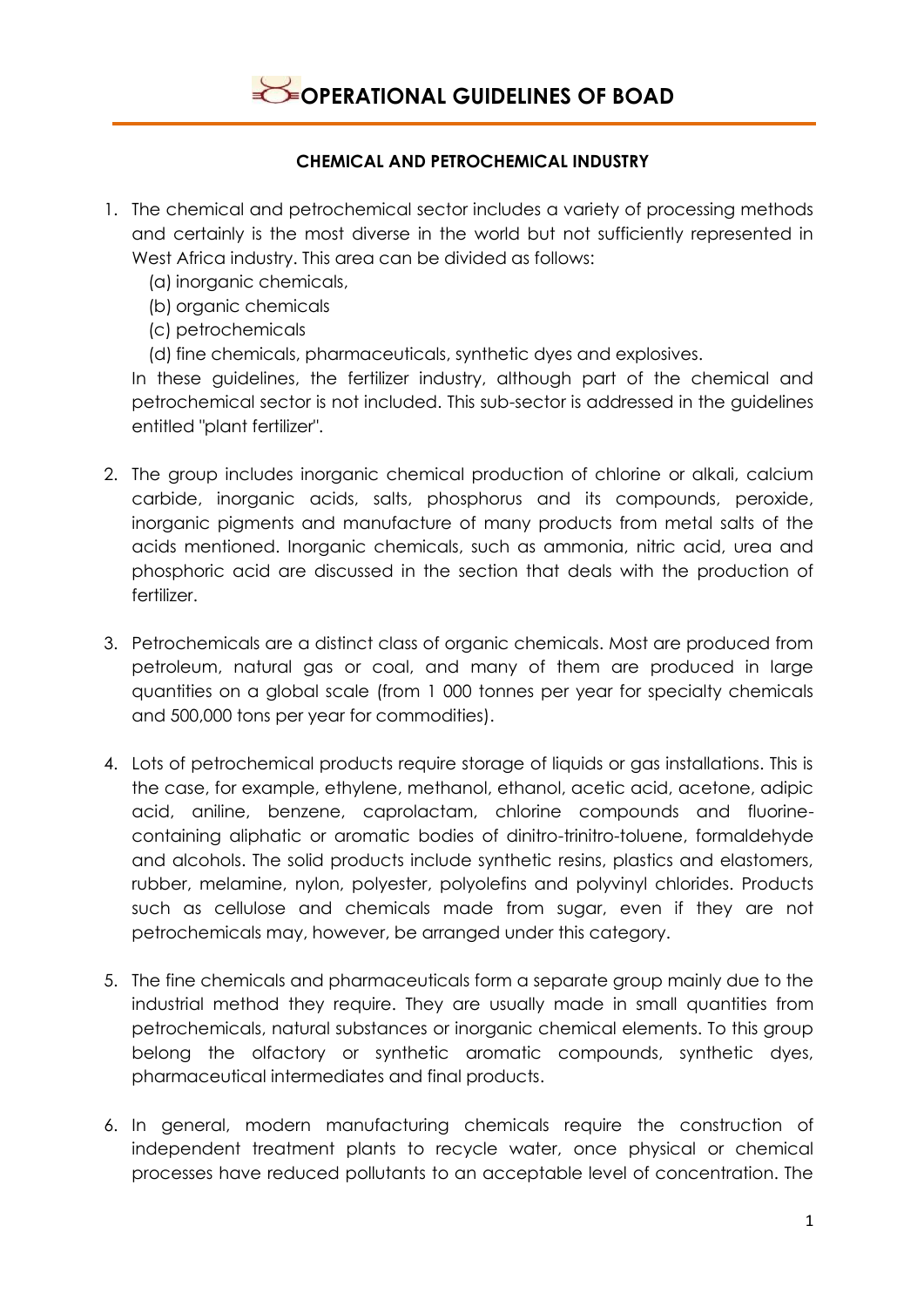storage facilities should preferably be designed and constructed by providing containment equipment, such as double wall tanks, containment structures, concrete walls and leak detection devices.

### **Potential impacts on the environment**

- 7. Most of the materials used in the manufacture of chemical and petrochemical products are flammable and prone to explosion substances. While many of these products are toxic, there are a few that are also carcinogenic. Explosion risks are much greater than in the case, for example, a refinery, since the compounds are highly reactive and their production and handling require attention
- 8. Should be considered highly toxic substances that cause instant accidents, such as phosgene or chlorine, as a risk to the safety of personnel. Others have longterm effects, even at low concentrations. Studies on the chemical manufacturing and its impact on the environment have shown that toxicity issues, risks and operational considerations played an important role. Waste and emissions may be produced depend on the types of compounds produced as well as the diversity of processes and chemicals used.
- 9. The chemical industry uses huge volumes of water used in manufacturing processes, cooling and washing. The water used in the manufacture of chemicals is usually polluted by these chemicals or their byproducts. The Agency for Environmental Protection of the United States (U.S. Environmental Protection Agency) has published a list of compounds for which effluent standards have been established. Among the pollutants that can pose a threat if they are discharged into rivers and groundwater, are toxic priority pollutants, carcinogenic compounds and suspended solids and solids which biochemical oxygen demand (DBO) and chemical oxygen demand (DCO) is very high.
- 10. Resources in surface or underground water are subject to risks posed by rainwater flowing oil reservoirs, production waste from manufacturing facilities, pipe leaks, discharge of cooling water, leaching and clean, and the spillage of raw materials and finished products. Measures to control runoff include, for example, to create pools of storm water equipped with water treatment plant before discharge, usually are needed and avoid such risks for resources water.
- 11. The air pollutants depend on the manufacturing process used and include particles and a large number of gaseous compounds such as oxides of sulfur, carbon and nitrogen released from flue boilers and furnaces manufacturing of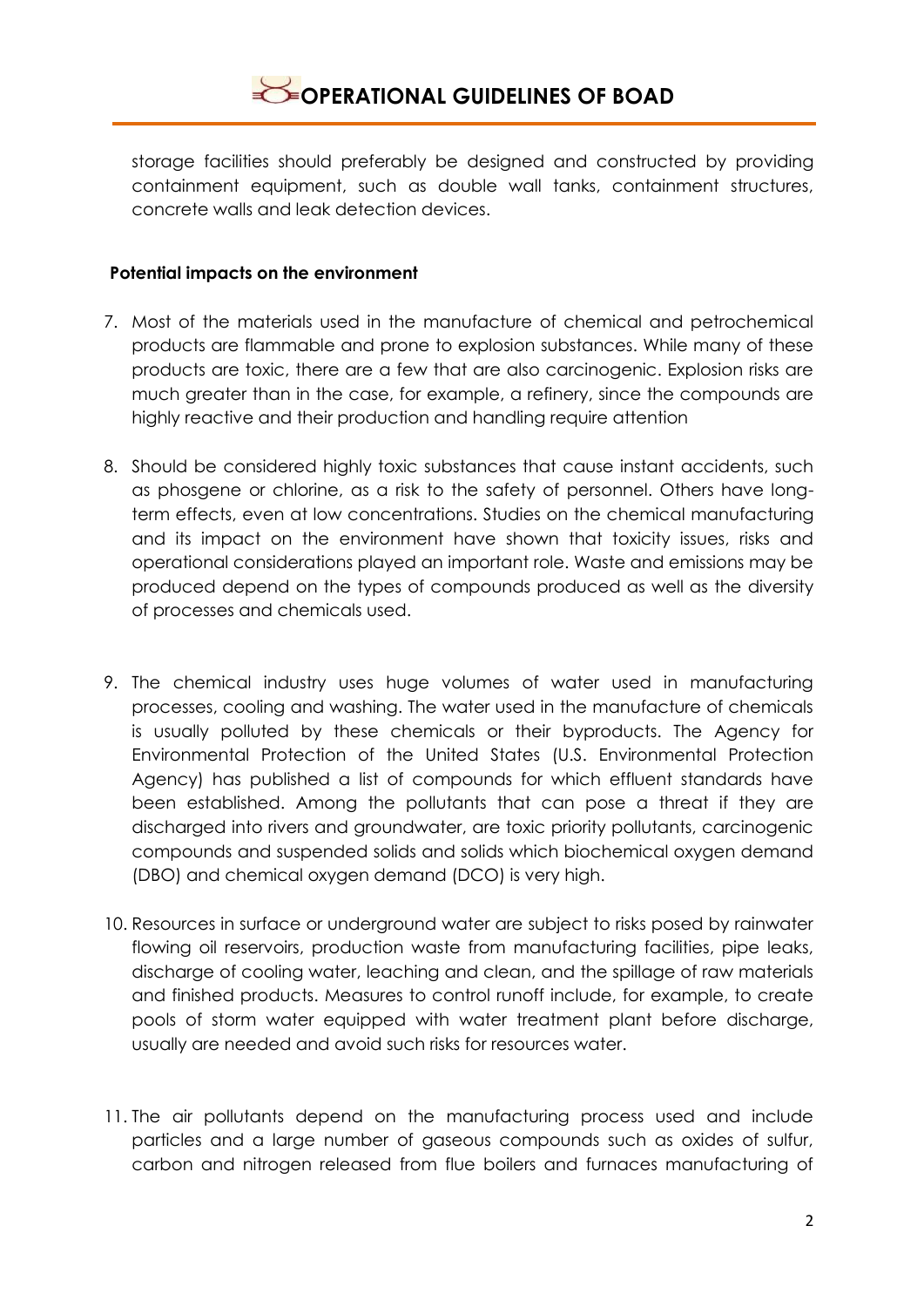ammonia, and nitrogen compounds and chlorine. These emissions come from various sources, including manufacturing equipment, storage facilities, pumps, valves, vents and defective seals.

- 12. Incineration processes (flares), adsorption, gas cleaning and other absorption methods are used to fight against air emissions. The Agency for Environmental Protection of the United States (U.S. Environmental Protection Agency) has established quality standards to regulate air emissions from chemical plants.
- 13. The solids produced by the chemical industry waste residue may consist of raw materials, polymer waste; sludge from the substances used for boiler feed, materials scrubbing tanks or produced by pollution control equipment and ash from coal-fired boilers. Chemicals can contaminate the waste produced by manufacturing processes. Disposal of spent catalysts that are used in petrochemical industries may create a problem for the environment. Today, most manufacturers have to recover.

### **Special issues**

### **Hazardous Materials Management**

- 14. There are cases where the waste is likely to represent a biological or radioactive hazard. The bio -industrial and pharmacological waste containing, for example, micro- organisms, viruses and radioactive substances may pose a risk if they are not disposed of properly. The following practices should be instituted when it comes to managing the disposal of this type of solid waste :
	- should have appropriate facilities for treatment, storage and disposal of hazardous or radioactive materials;
	- the borrowing country should, on one hand, have developed (or adopted in developed countries ) and established regulations and standards governing the operation of these facilities and secondly , be able to ensure compliance;
	- laboratories and other support facilities should exist to collect and analyze samples of environmental resources.
- 15. Production of explosives or highly reactive chemicals raises specific issues. The design plans must take into account the risk of equipment failure and provide explosion and fire walls to reduce environmental hazards and health both in the workplace and outside thereof.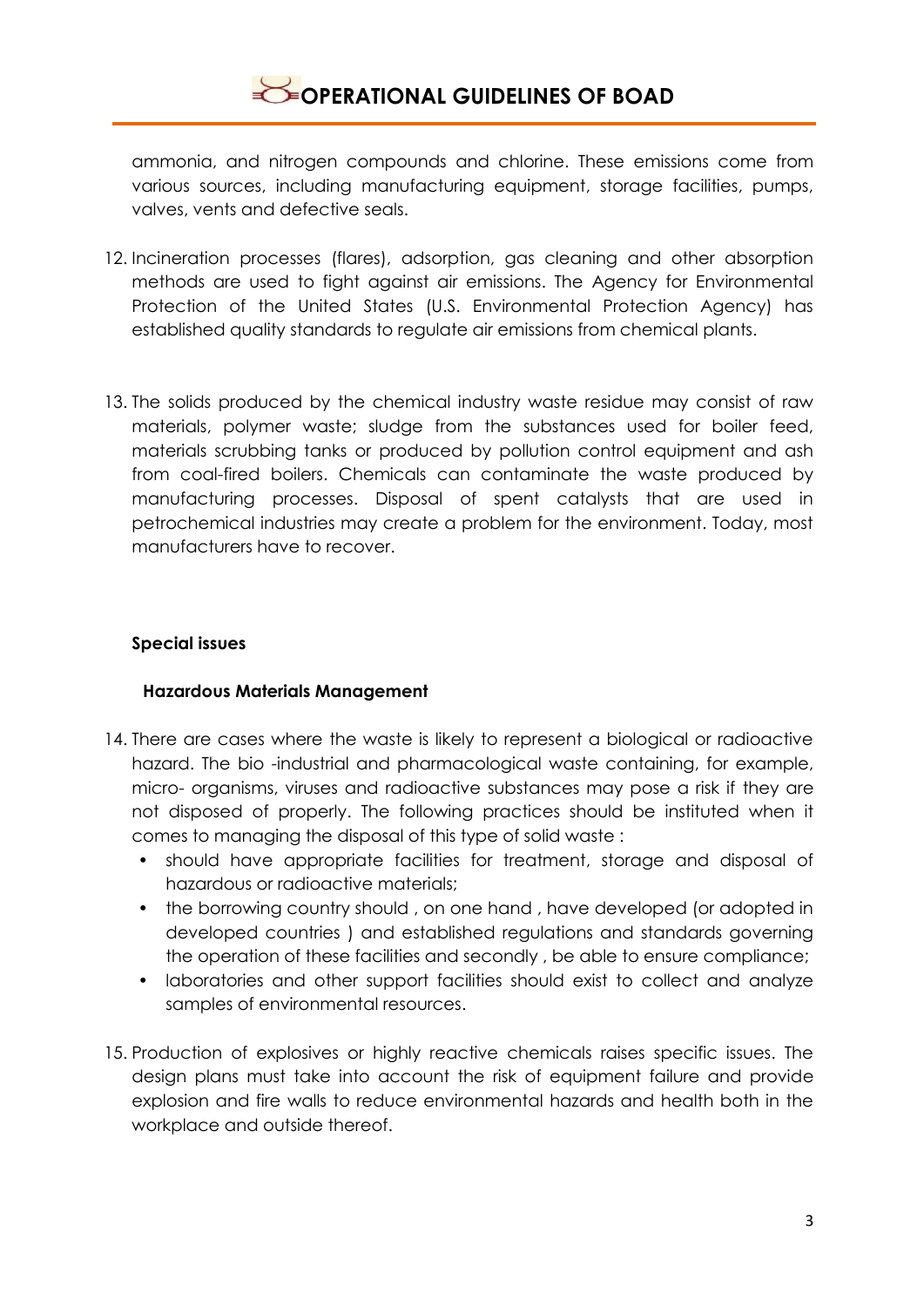## **OPERATIONAL GUIDELINES OF BOAD**

16. It often happens that the specific environmental problems are created by chemical plants where materials are prepared from specific blends to meet market demand. Plants pesticides, solvents and explosives are examples. The procedures for environmental, health and risks to be applied to such plants should be the same as for the chemical manufacturer of mixed compounds (for further details, refer to "Managing hazardous Materials ").

### **Reducing the volume of wastewater**

- 17. Two types of measures adapted to a plant can greatly reduce the volume of wastewater. The first is to recycle water from a process to another, using, for example, water drain of high pressure boilers as boiler fuel at low pressure, or using as much as possible the wastewater as extra resources. The second seeks to devise ways to recycle water always at the same end. The use of the water produced by the cooling towers and the use of condensed steam to power the boilers are examples.
- 18. Allied to good maintenance practices suitable operating methods also help to reduce the volume of wastewater. One can, for example, reduce waste by studying the range of products, using vehicles equipped with suction devices or methods of dry cleaning spills, applying inspection procedures and maintenance to reduce leakage and finally isolating the waste stream requiring special attention in terms of their disposal (such as spent degreasing solution).

#### **Noise**

19. Chemical and petrochemical industries can generate significant noise. The highspeed centrifugal compressors, rotary screw compressors, control valves, pipe networks, gas turbines, pumps, furnaces, air exchangers heat recovery, cooling towers and ventilation devices are sources of noise. Noise levels ranged between 60 and 110 dB at a distance of one meter. While soundproofing is often the most practical solution for this problem, it is that sometimes the manufacturers have a range of equipment with low noise emission.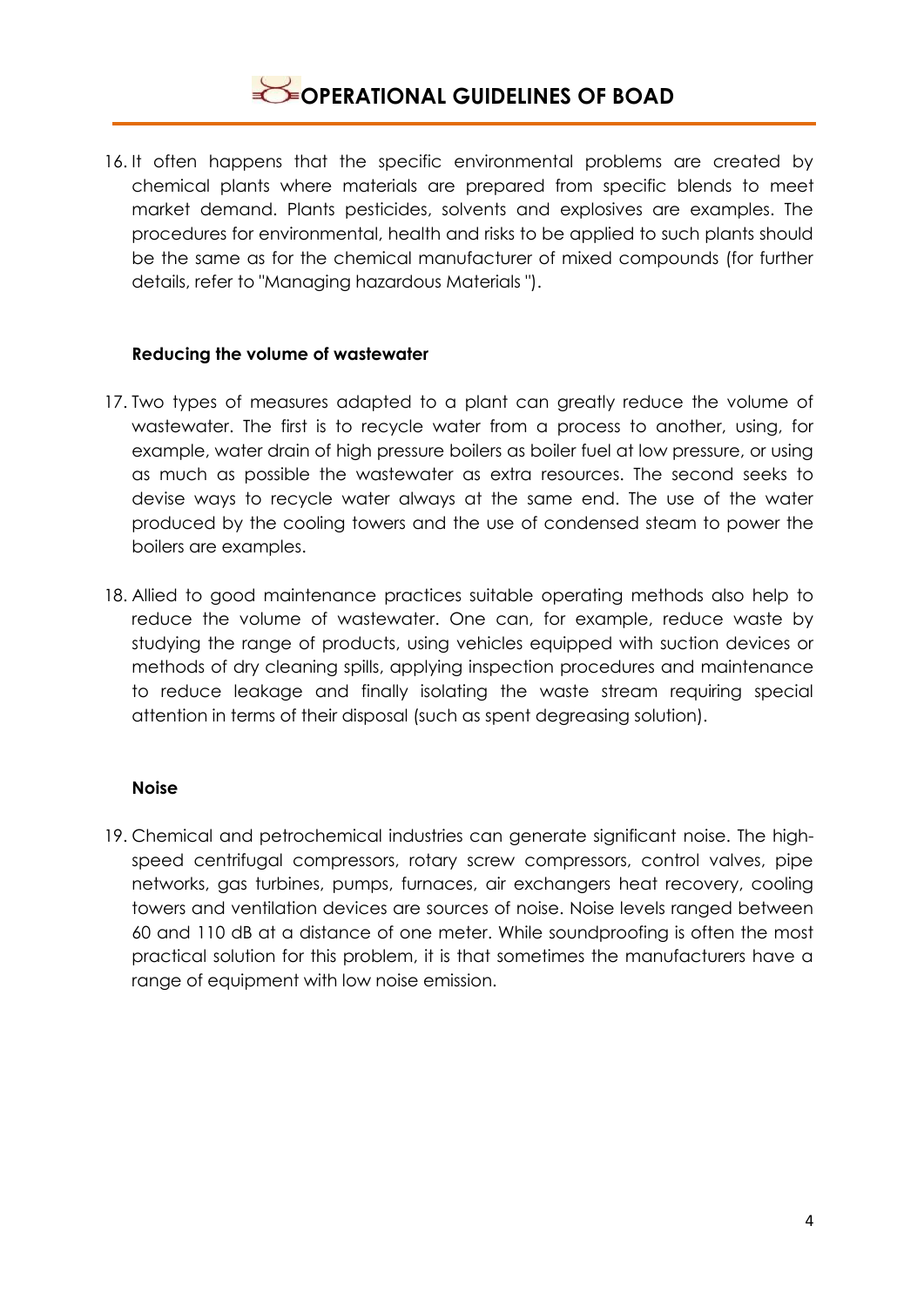

## **Picture: Summary of Impacts and Mitigation measures**

| <b>Potential negative impacts</b>         |                                                                                                        |                        | <b>Mitigation measures</b>                                                                                                                                                                                                                                                                        |  |  |
|-------------------------------------------|--------------------------------------------------------------------------------------------------------|------------------------|---------------------------------------------------------------------------------------------------------------------------------------------------------------------------------------------------------------------------------------------------------------------------------------------------|--|--|
| <b>Direct impacts: Choice of location</b> |                                                                                                        |                        |                                                                                                                                                                                                                                                                                                   |  |  |
|                                           | Location of industry on or near sensitive habitats:<br>mangroves, estuaries, wetlands and coral reefs. | $\bullet$<br>$\bullet$ | Choose a location that is as far as possible, in an industrial area, so as to reduce<br>or concentrate pressure on local resources and to facilitate the control of<br>substances released.<br>Involve natural resource agencies to choose the location for the consideration<br>of alternatives. |  |  |
| $\overline{2}$                            | Location of facilities along the river can cause<br>degradation.                                       | $\bullet$              | choice of location should explore opportunities to minimize the<br>The<br>consequences for the environment and does not impede the use of water.<br>There is a need to locate facilities that emit liquid waste near a stream with a<br>capacity to assimilate waste is adequate.                 |  |  |
| $\mathbf{3}$                              | Location can create severe weather problems in<br>the region.                                          | $\bullet$              | Implement the facilities in an area that is not subject to air inversions, which<br>does not collect pollutants and where prevailing winds are moving towards<br>relatively sparsely populated regions.                                                                                           |  |  |
| $\overline{\mathbf{4}}$                   | Location could exacerbate problems of solid<br>waste disposal in a region.                             | $\bullet$              | The choice of location should assess it taking into account the following guidelines:<br>size of the field for a landfill or disposal site<br>sufficient discharge near<br>accessibility for the public and private services may collect and transport solid<br>waste to its final destination.   |  |  |
| Direct impacts: Plant operation           |                                                                                                        |                        |                                                                                                                                                                                                                                                                                                   |  |  |

#### **Direct impacts : Plant operation**

| • Water pollution caused by the discharge of      | Laboratory analysis of liquid effluent should include a review of appropriate |
|---------------------------------------------------|-------------------------------------------------------------------------------|
| liquid effluents and cooling water or runoff from | chemicals (depending on production), TOS, BOD, COD, pH and temperature        |
| the accumulation of waste.                        | monitoring on site.                                                           |
| Depending on the type of treatment,               |                                                                               |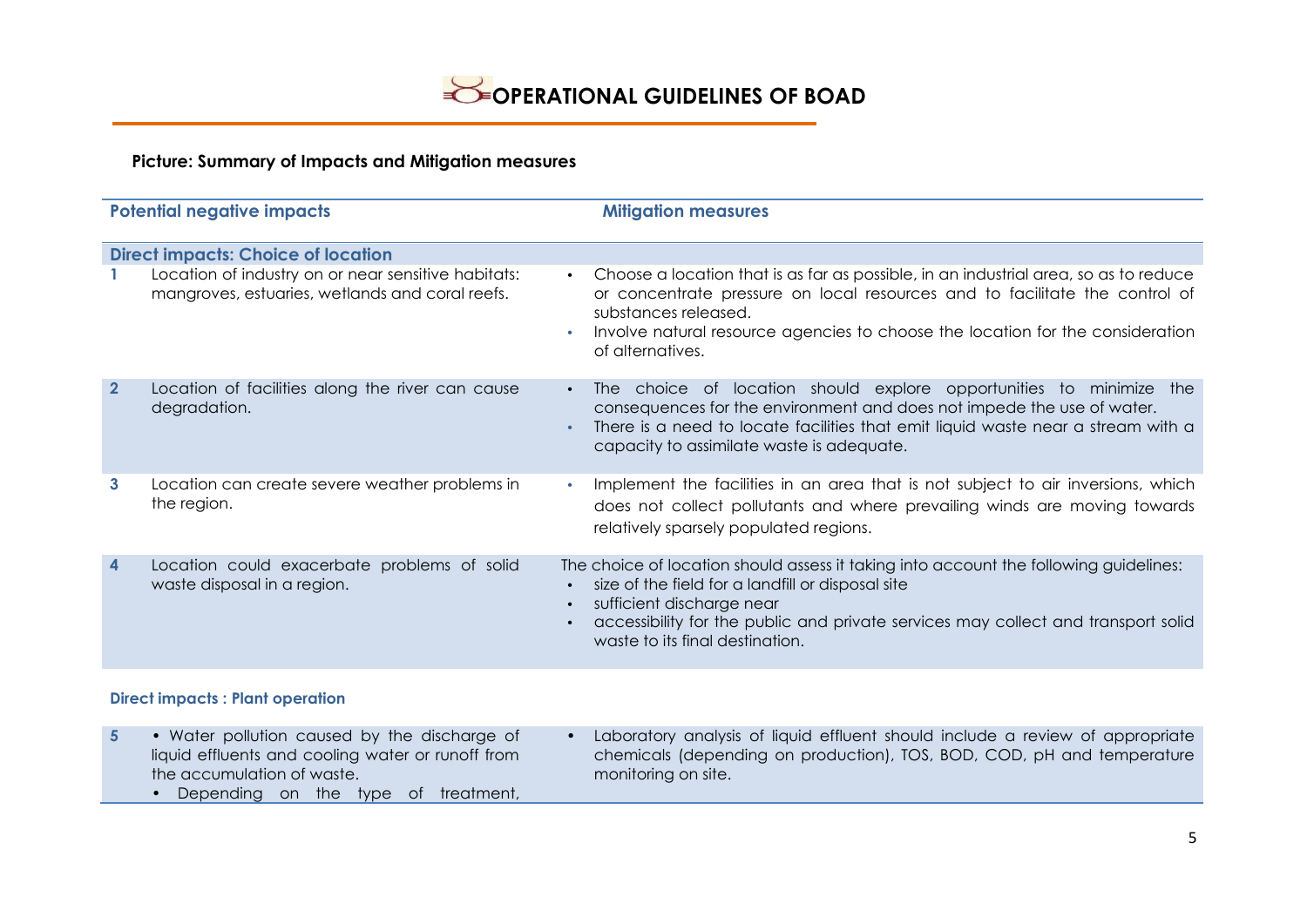

|                  | production of high density of BOD, COD, pH and<br>dissolved salts                                                                                                                                  | For all plants<br>Do not allow water cooling. If recycling is not feasible watch, reject water<br>cooling so that the elevation of the temperature of the outlet does not exceed<br>$3^{\circ}$ C.<br>Maintain pH level of effluent discharge between 6.0 and 9.0.<br>Check the effluent limitations as prescribed by the Bank or from other<br>standards that apply to specific processes.<br>Areas of treatment, storage and disposal of<br>Prevent rain water does come, excessively, seep through the heap.<br>Proceed with coating storage areas to collect rainwater. |
|------------------|----------------------------------------------------------------------------------------------------------------------------------------------------------------------------------------------------|-----------------------------------------------------------------------------------------------------------------------------------------------------------------------------------------------------------------------------------------------------------------------------------------------------------------------------------------------------------------------------------------------------------------------------------------------------------------------------------------------------------------------------------------------------------------------------|
| $\boldsymbol{6}$ | Particulate emissions produced by all plant<br>operations.                                                                                                                                         | Check the particles by installing scrubbers, fabric filter collectors or electrostatic<br>precipitators.                                                                                                                                                                                                                                                                                                                                                                                                                                                                    |
| $\overline{7}$   | SOx, NOx, and CO in the atmosphere and other<br>chemicals from chemical processing activities.                                                                                                     | Use water scrubbing when using alkaline solutions, by incineration or by<br>absorption using catalytic means method.                                                                                                                                                                                                                                                                                                                                                                                                                                                        |
| 8                | Accidental<br>release<br>of<br>acid<br>alkaline<br>$\circ$ r<br>substances and solvents, potentially dangerous.                                                                                    | Ensure maintenance of storage areas and drainage to prevent spillage.<br>$\bullet$<br>Provide materials to mitigate spills.<br>Provide diked areas or double wall tanks.                                                                                                                                                                                                                                                                                                                                                                                                    |
| 9                | Accidental releases of dangerous radiation and<br>biological products (pharmaceuticals).                                                                                                           | Ensure maintenance of approved storage and disposal in order to reduce the<br>risk of releases.                                                                                                                                                                                                                                                                                                                                                                                                                                                                             |
| 10               | Noise emissions.                                                                                                                                                                                   | Reduce the impact of noise by enclosing or noisy acoustic processing units or<br>$\bullet$<br>equipment facilities or by using other noise abatement procedures.                                                                                                                                                                                                                                                                                                                                                                                                            |
| 11               | Surface runoff from chemicals, raw materials,<br>intermediate and end products from solid waste<br>typically stored in piles on the site could pollute<br>surface water and seep into groundwater. | It is possible to control infiltration and runoff of rainwater that seeps through solid<br>materials, fuels and waste piled up by covering them or confining them to<br>prevent pollution of surface water and basement.<br>It is important that diked areas are of sufficient size to contain an average<br>rainfall of 24 hours.<br>Collect and exercise monitoring stormwater before it is discharged.                                                                                                                                                                   |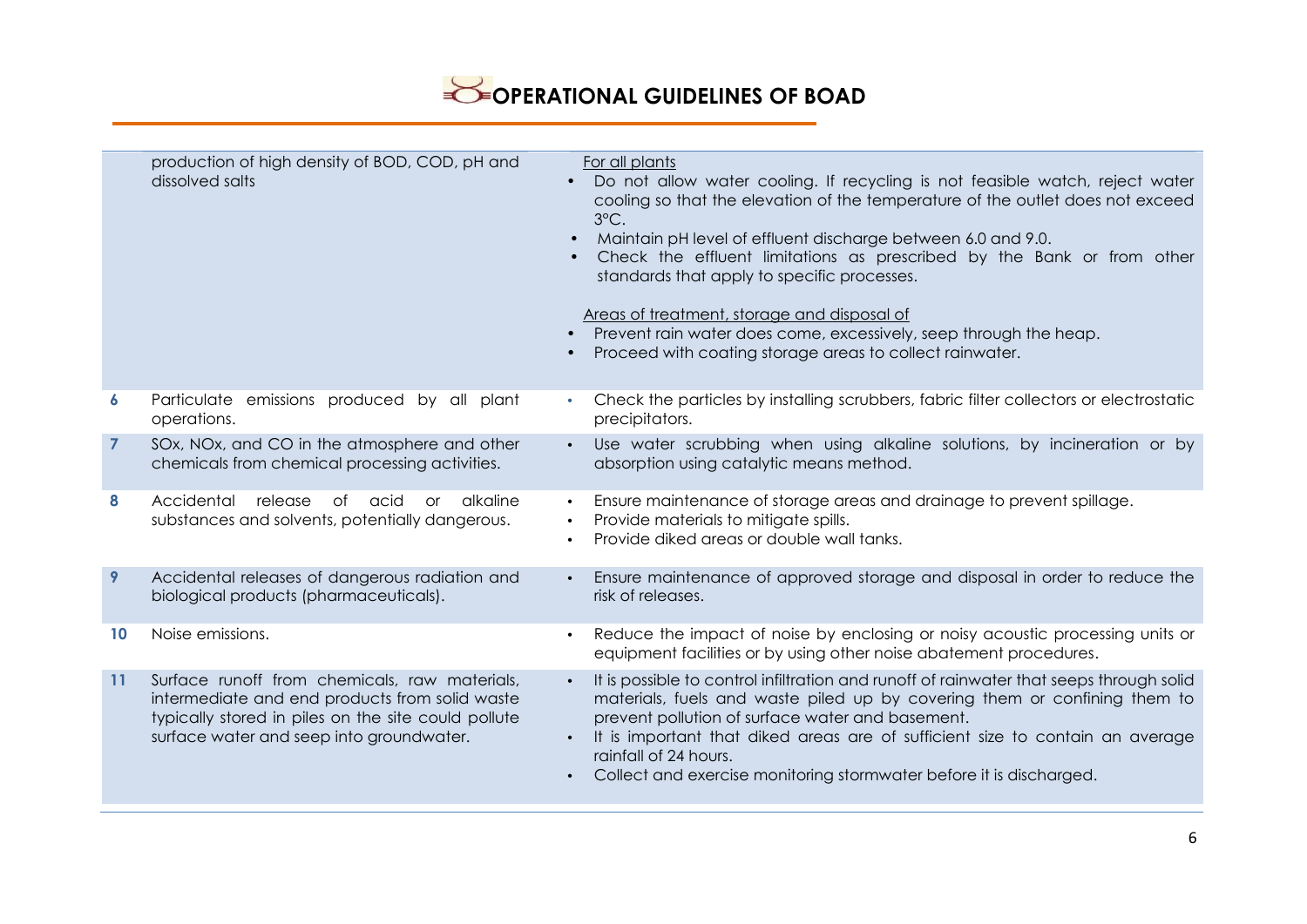

## **Indirects Impacts**

| $12 \overline{ }$ | • Impact on the health of workers exposed to<br>fugitive dust due to materials handling, noise or<br>other reasons related to processing operations.<br>• Abnormal frequency of accidents due to the<br>skill level of the workforce. |                        | Should that plant managers implement a program of health and safety<br>designed to:<br>identify, assess, monitor and fight against the health risks;<br>provide training in safety.                                                                                                                |
|-------------------|---------------------------------------------------------------------------------------------------------------------------------------------------------------------------------------------------------------------------------------|------------------------|----------------------------------------------------------------------------------------------------------------------------------------------------------------------------------------------------------------------------------------------------------------------------------------------------|
| 13                | Regional problem of solid waste management<br>exacerbated<br>by a storage<br>system<br>-on<br>inappropriate places or lack of final disposal<br>facility.                                                                             | $\bullet$<br>$\bullet$ | Provide appropriate exhaust on site areas from the principle that we know to<br>classify hazardous characteristics of the leachate.<br>Establish, according to a design developed in phases, appropriate facilities<br>elimination.                                                                |
| 14                | Disruption of transit circuits, noise emissions and<br>increased traffic, increased risk of accidents to<br>pedestrians entails the comings and goings of<br>trucks carrying raw materials.                                           | $\bullet$<br>$\bullet$ | The choice of location can alleviate a number of these problems.<br>There should prepare sector studies at the feasibility transportation that would<br>determine the safest routes.<br>Provide transport regulations and accidents in order to reduce the risk of<br>accidents and response plan. |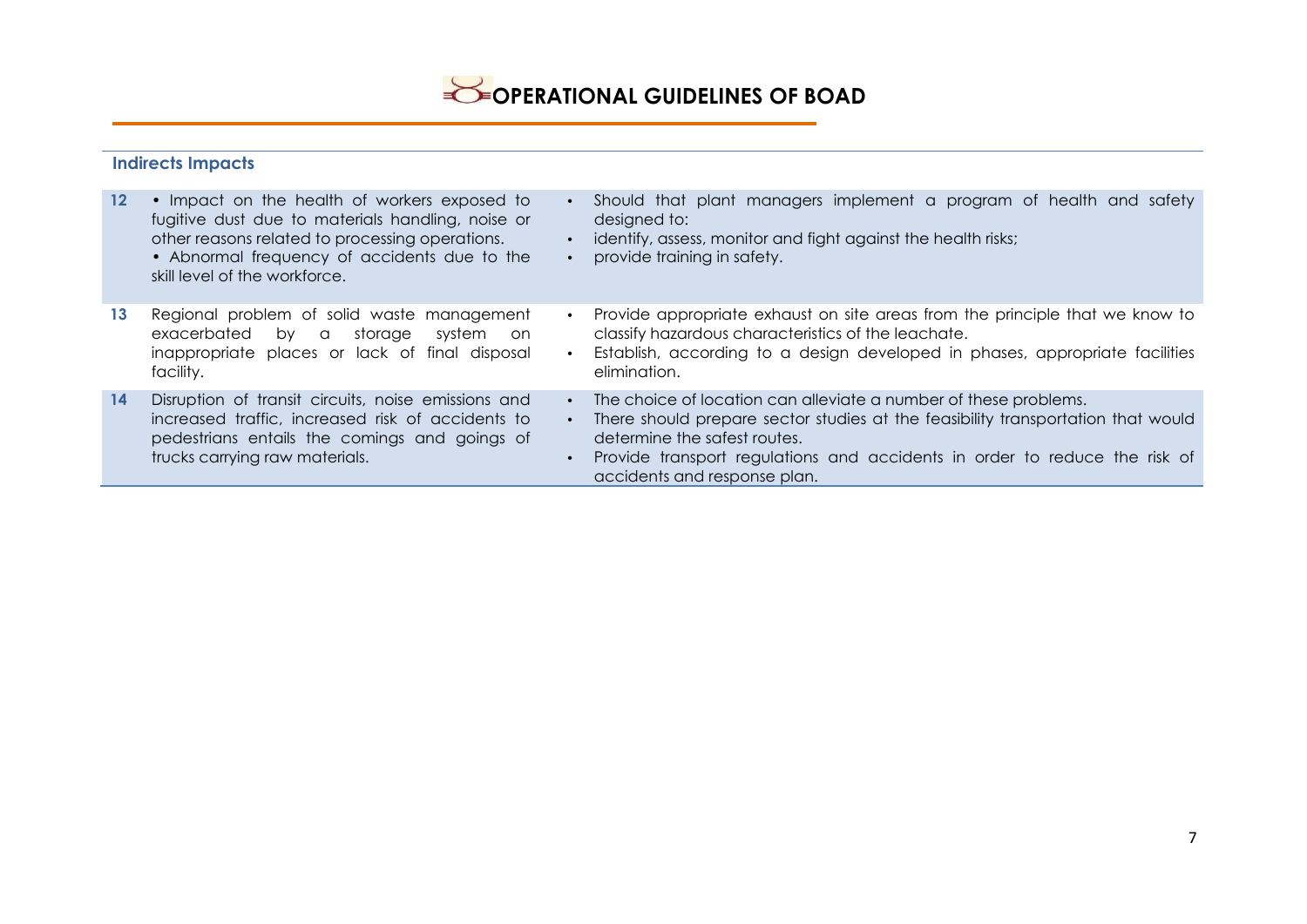### **Alternatives to projects**

### **Choosing a location**

20. General issues which should be considered when it comes to locate an industrial establishment are discussed in the section entitled "Placement of plants and development of land for industrial purposes." The nature of a chemical plant is such that the effects on the environment, due to the activities of production, storage and transport require it pays particular attention to the evaluation of alternative sites. In addition to the considerations with regard to emissions and effluents must also pay attention to the issue of transportation of raw materials and finished products. Toxic or highly flammable substances are often involved and may pose specific transport problems, particularly in the case of petrochemical industries. Emissions are likely to affect the ecology of the environment or the surrounding inhabited areas, villages and cities. It would be important that the transport avoids areas of high population density.

### **Manufacturing Processes**

21. Chemical industries rely on manufacturing equipment and storage extremely diverse. Should, at the design stage, to give special care to other processes. The choice of the electrolysis process chlorine or alkali is an example. Older methods are based on electrolytic cells mercury and pose risks to the environment, due to the presence of mercury in wastewater. Other methods are now available, such as processes diaphragm (the presence of asbestos in the cells is less risk) or membrane does not use mercury.

### **Fight against pollution**

- 22. Equipment against air pollution and effluent control are now available for most waste streams both gas and liquid. The equipment for the fight against air pollution consists of gas scrubbers, separation membranes, cyclones, electrostatic precipitators, fabric filters, catalysts reduction or oxidation, incinerators and devices absorption.
- 23. You can control the wastewater effluent by using operations of neutralization, evaporation, ventilation, grinding, flotation, filtration, oil separation, carbon absorption, ion exchange, reverse osmosis, biological treatment and spreading of produced water on the land.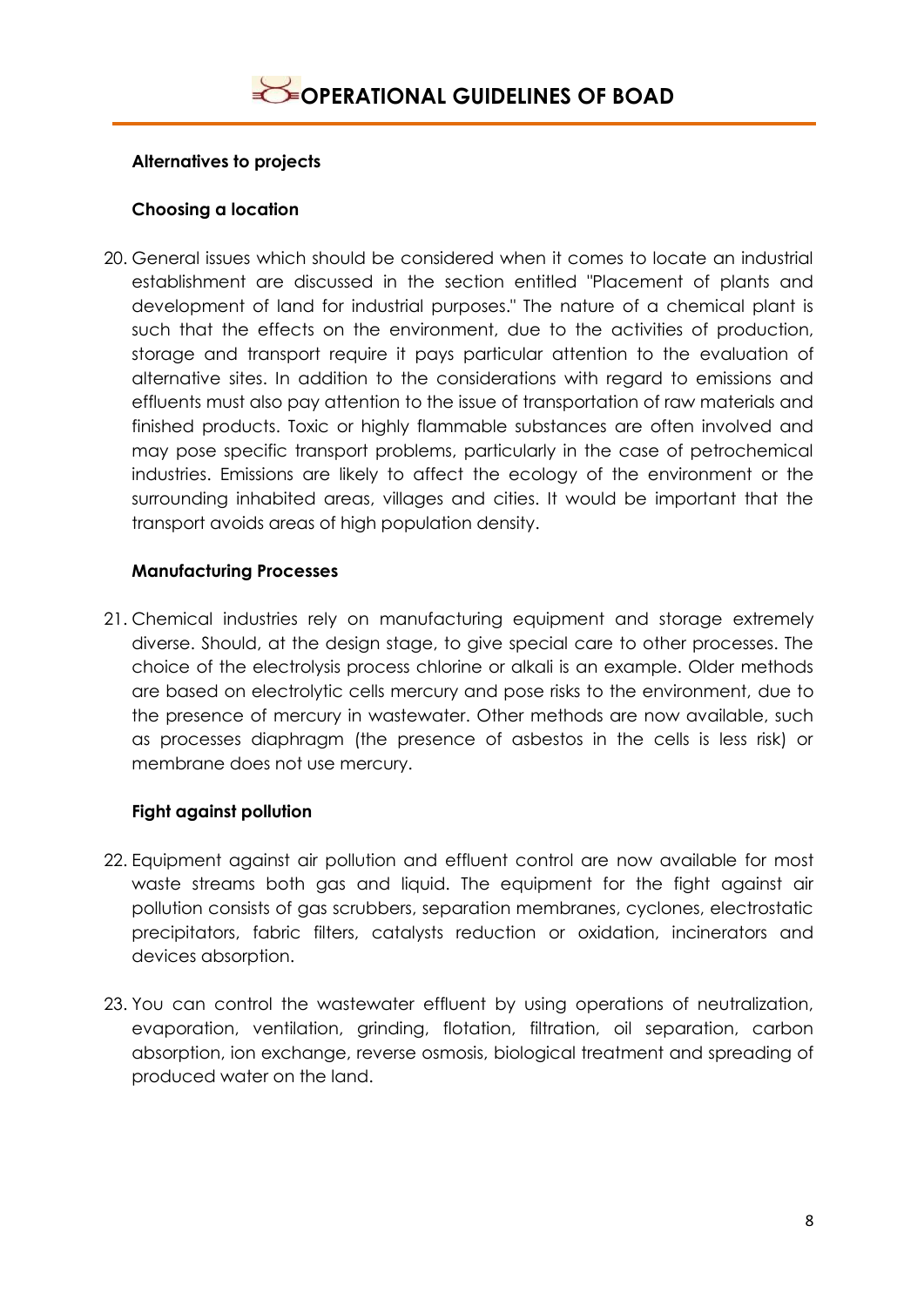### **Management and Training**

- 24. Chemical and petrochemical industries that could compromise the quality of air, water and soil, institutional support to achieve and monitor the handling of substances and measurements of pollution control and waste reduction are essential. Staff should be aware of the technologies used to fight against pollution of water and air. Manufacturers are generally willing to provide training sessions explaining how to operate and maintain the equipment. The standard operating procedures should be established and implemented by the factory management. Means of pollution control and monitoring of air quality and water should be included as well as instructions for the operating personnel of the company explaining the ways to control noxious emissions; guidelines alerting authorities of an accidental discharge of pollutants should also be implemented. Detectors, alarm devices, for example, and a special training at the operating personnel should improve the handling and management of toxic and hazardous substances.
- 25. It is essential to provide emergency measures and rapid response to incidents such as a spill, fire or explosion, the consequences for the environment and the surrounding community are extremely dangerous. To the extent that the local government officials as well as local agencies and services (medical and firefighters, etc..) Play a crucial role in this type of intervention; it would be appropriate to participate in planning process. Periodic evacuation drills are important aspects of response plans (see "Managing Industrial Risk" for further details).
- 26. Regulations on health and safety should be developed and implemented in the plant. These regulations should include:
	- Provisions to, on the one hand, to stop the accidental release of gas or chemical spill liquids on the other hand, respond to incidents.
	- Procedures to maintain the levels of exposure to chemical vapors below accepted standards (see Manual chemical risk management published by the National Institute of health and safety at work [National Institute for Occupational Safety and Health]).
	- A program of routine medical visits for staff handling, storage, processing or transport of hazardous chemicals.
	- A continuous training program on issues of health and safety and the maintenance of environmental friendly practices.
	- Emergency measures (accompanied by regular exercise) to ensure an action plan in the event of a serious incident of a spill, leak, explosion or fire.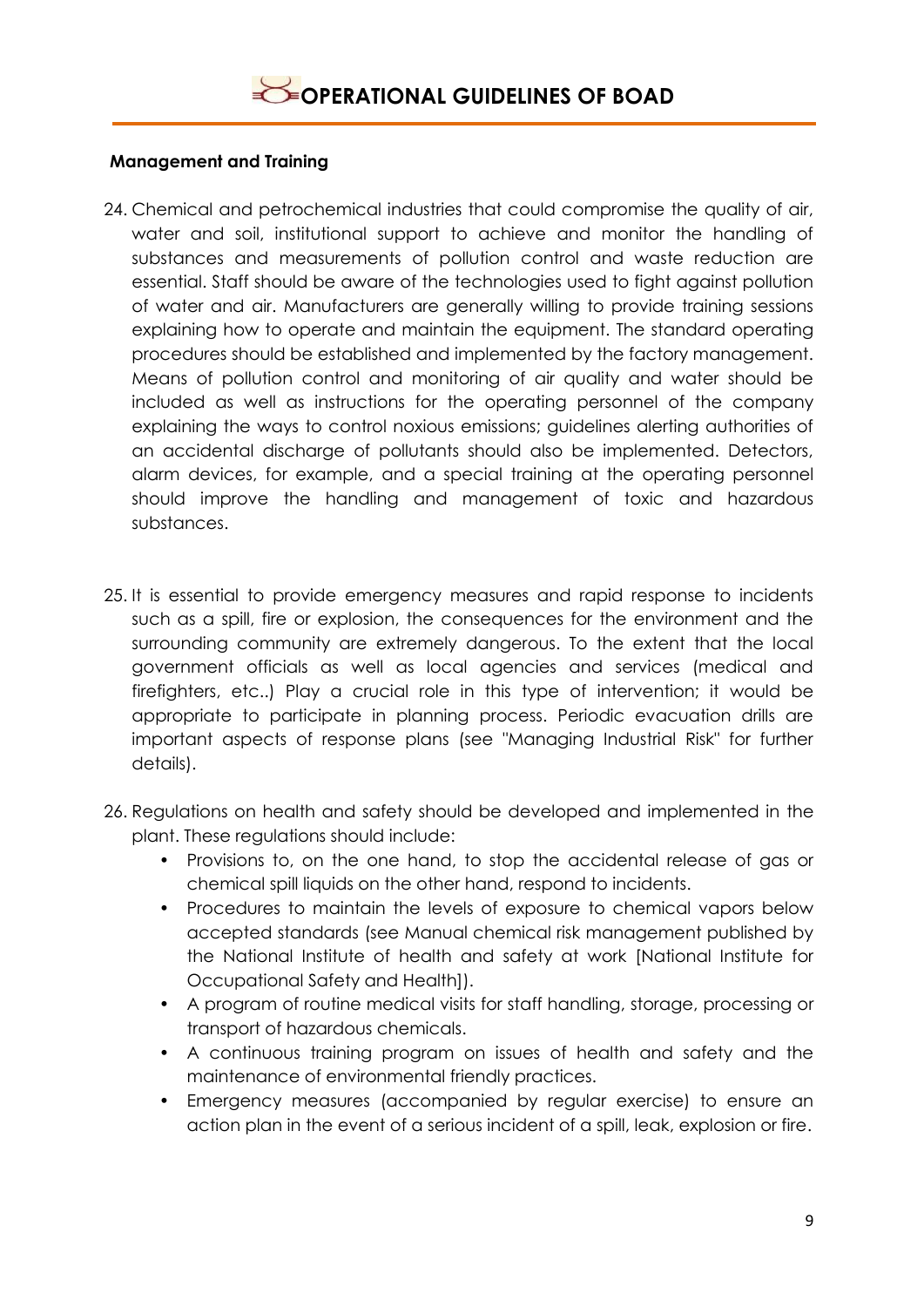27. Standards for emissions and effluents is applied to the plant should be based on national regulations, if they exist, or be derived from the standards recommended by the BOAD. Government agencies responsible for performing monitoring of pollution control equipment, enforce standards and supervise all activities related to hazardous waste destruction are likely to require specialized training, and they should also receive the necessary equipment and be vested with power. The environmental assessment should take into account an estimate of local capacity in relation to these issues and recommend ways to contribute to the project.

### **Monitoring**

- 28. Due to the wide variety of chemicals and transformation means available, it is impossible to list all the chemicals that we should exercise control. A continuous reading determining the state of environmental monitoring should not only be maintained and reviewed periodically but also allow for measures of rectification. In addition to the monitoring programs required and specific plant control, location and processing methods, it would also be important to establish the following:
	- Continuous monitoring of flue gas used to supply boilers and furnaces to control the emissions of carbon monoxide as well as air and excess opacity.
	- Periodic monitoring (and sometimes still in critical situations) greenhouse gas and particulate monitoring the chemicals used or generated in the manufacturing process. (The substances which are used in the petrochemical industry comprise hydrocarbons, chlorine [containing compounds], hydrogen, oxygen-containing organic compounds and compounds containing nitrogen and sulfur.)
	- Periodic inspection (and sometimes continuously in critical situations) of all wastewater discharges including cooling water used for the compounds mentioned in the preceding paragraph.
	- Measures chosen for manufacturing processes so as to control the parameters appropriate use of pollution control equipment (measured, for example, the temperature of the flue gas as a means to verify the proper operation of washers).
	- Continuous monitoring of the quality of ambient air in the workplace by analyzing all of the compounds used in the manufacturing processes. (You can, at once, measure several compounds in combination satisfactorily: it is possible, for example, to establish the level of all organic compounds or groups of compounds containing, for example, chlorine).
	- Monitoring the quality of ambient air around the plant by monitoring priority pollutants, especially toxic and hazardous chemicals and involving alarms and remote sensors.